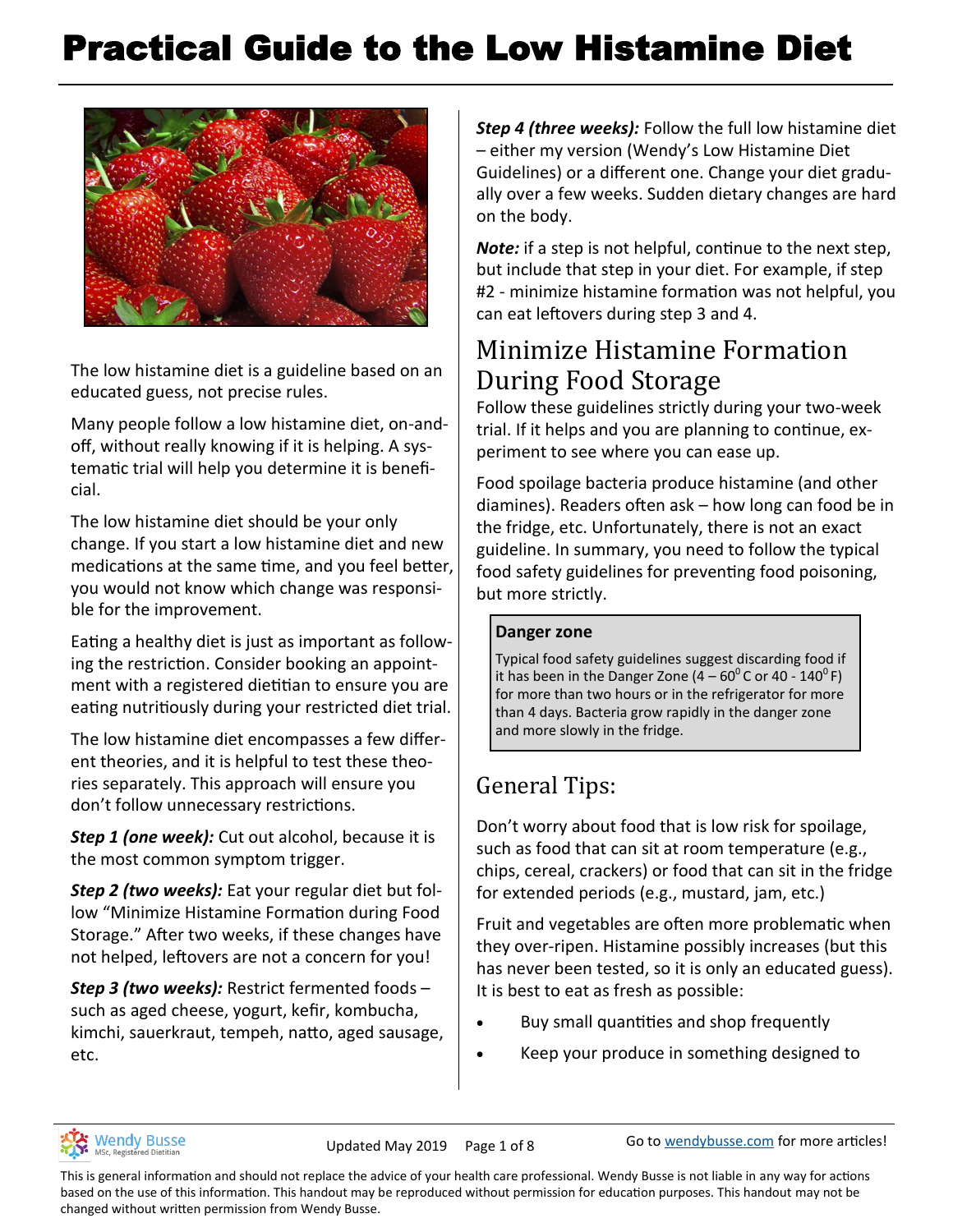maintain quality (e.g., produce bags with a paper towel, specialized container, etc.)

• When your fruit is at its peak freshness and just about to decline, dice it and freeze to use in smoothies.

Freeze individual meals and reheat them right before eating. You'll spend a lot less time cooking and doing dishes.

Be very careful not to contaminate food in your refrigerator. Use a clean utensil to take out what you need and put the food back in the fridge quickly.

Vacuum sealing removes oxygen and reduces bacteria growth. However, for the two-week trial, it is best to prepare fresh meals or freeze meals. If you continue past the trial, experiment with vacuum sealing.

### Purchasing Raw Meat

The tips below refer to "meat," but they also apply to any animal or fish.

High protein foods are probably more susceptible to histamine formation because they are high in histidine (the precursor of histamine). Therefore, take extra precautions with meat, especially raw meat (because it is very high in bacteria).

- Raw meat is highly contaminated, and bacteria grow very quickly if the meat is in the Danger Zone (see above).
- Ideally, purchase meat that has been butchered and frozen quickly.
- If you purchase fresh meat, make sure it has not been sitting for very long. Pick it up from the store soon after it has been delivered (call ahead and talk to the butcher).
- Pick up your meat at the end of grocery shopping, and keep it cool in an insulated bag. If it is fresh, add an ice pack.
- Avoid ground meat/chicken, unless it has been ground and frozen quickly. A chunk of

meat has bacteria on the outside, but grinding spreads the bacteria throughout the entire batch. Bacteria multiply quickly in ground meat.

- Avoid mechanically tenderized meat. Meat is poked with small blades to break down the tough fibers, but this contaminates the inside of the meat.
- Some internet websites suggest avoiding hung meat (e.g., beef). However, federally inspected plants hang meat at about 2<sup>0</sup> C (35<sup>0</sup>F) which is just above freezing so very little bacteria would grow. In some parts of the world, meat hangs at room temperature (avoid this meat).
- Fish that is gutted and cooled (or frozen) quickly would not be high in histamine. Most commercial companies, gut and flash freeze fish right on the ship.

### Cooking Meat

When you get home from the grocery store, freeze your raw meat or cook it. Don't let raw meat sit on the counter (or more than three hours in the fridge).

Thaw frozen meat quickly by:

- microwaving on low power
- put thin cuts of meat it in a waterproof, sealed baggie and submerge in cool water. Keep checking and cook as soon as it is thawed
- place frozen meat in a steamer basket in a pot. Add water, bring to a boil and then simmer. The level of water should be below the meat (even when it is simmering). After thawing, you can continue cooking in the steamer basket or cook with a different method (e.g. pan fried).

You can freeze cooked meat, but it can be a little dry when you reheat. However, it works well to slice it and use in salads, wraps, etc.

Slow cooking meat is not recommended on the low histamine diet, because the meat may sit in the Danger Zone for an extended period. Pressure cooking is a better option. If you decide to slow cook: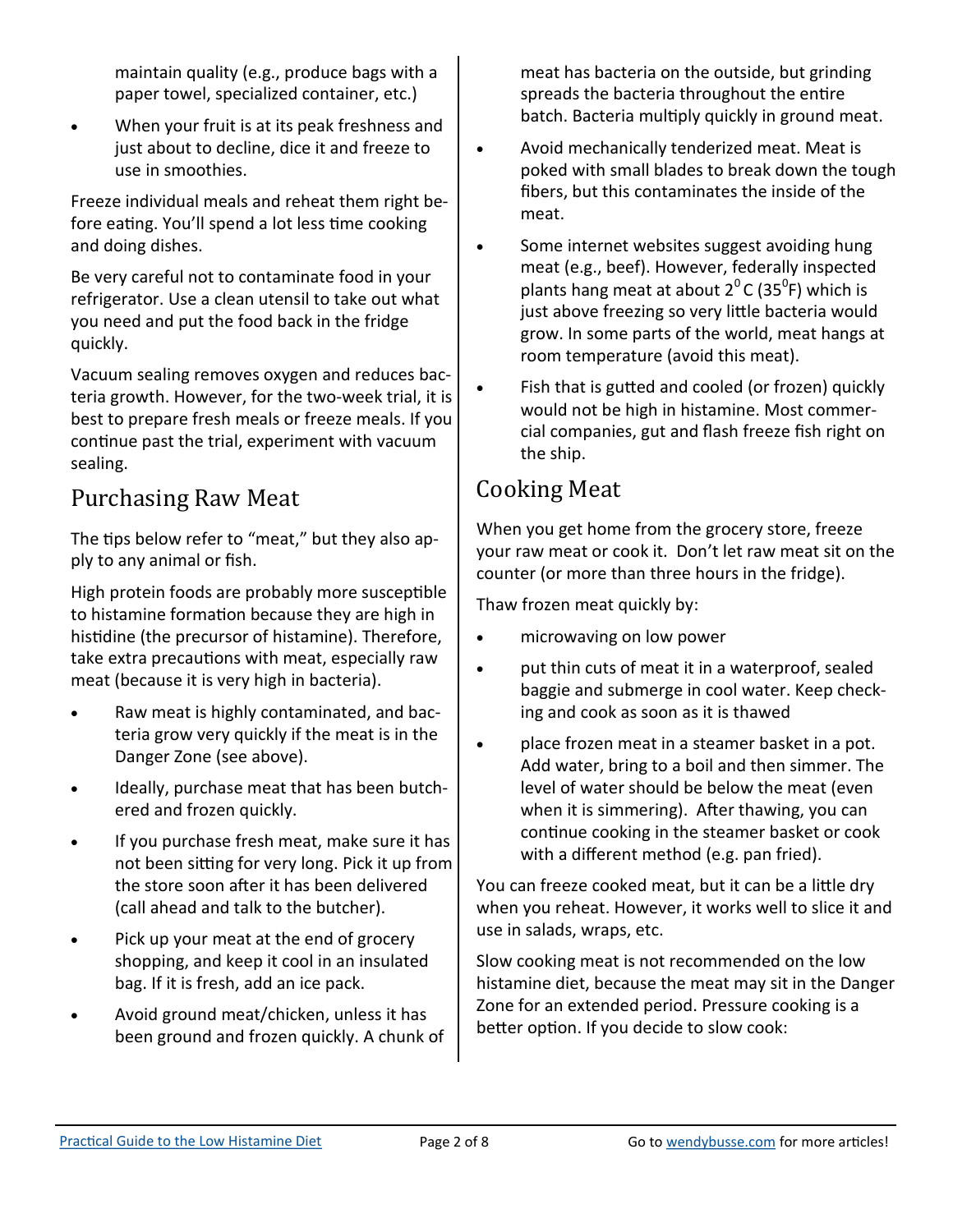- Heat the slower cooker before adding the food. Keep it on high.
- Heat the liquid (ideally boiling) before pouring in the hot slow cooker and then add the meat/chicken immediately after.
- Smaller pieces will cook faster than larger ones.
- Use fresh or thawed, not frozen.
- Brown the outside of the meat/chicken, before putting it in the slow cooker.

Marinating is potentially problematic because the meat sits in the fridge for several hours. Using a rub on the surface of the meat is a better choice during the two-week trial (salt and pepper even work). Once the two-week trial is over and if you decide to continue with the guidelines, experiment with marinating in a vacuum sealed container in the fridge.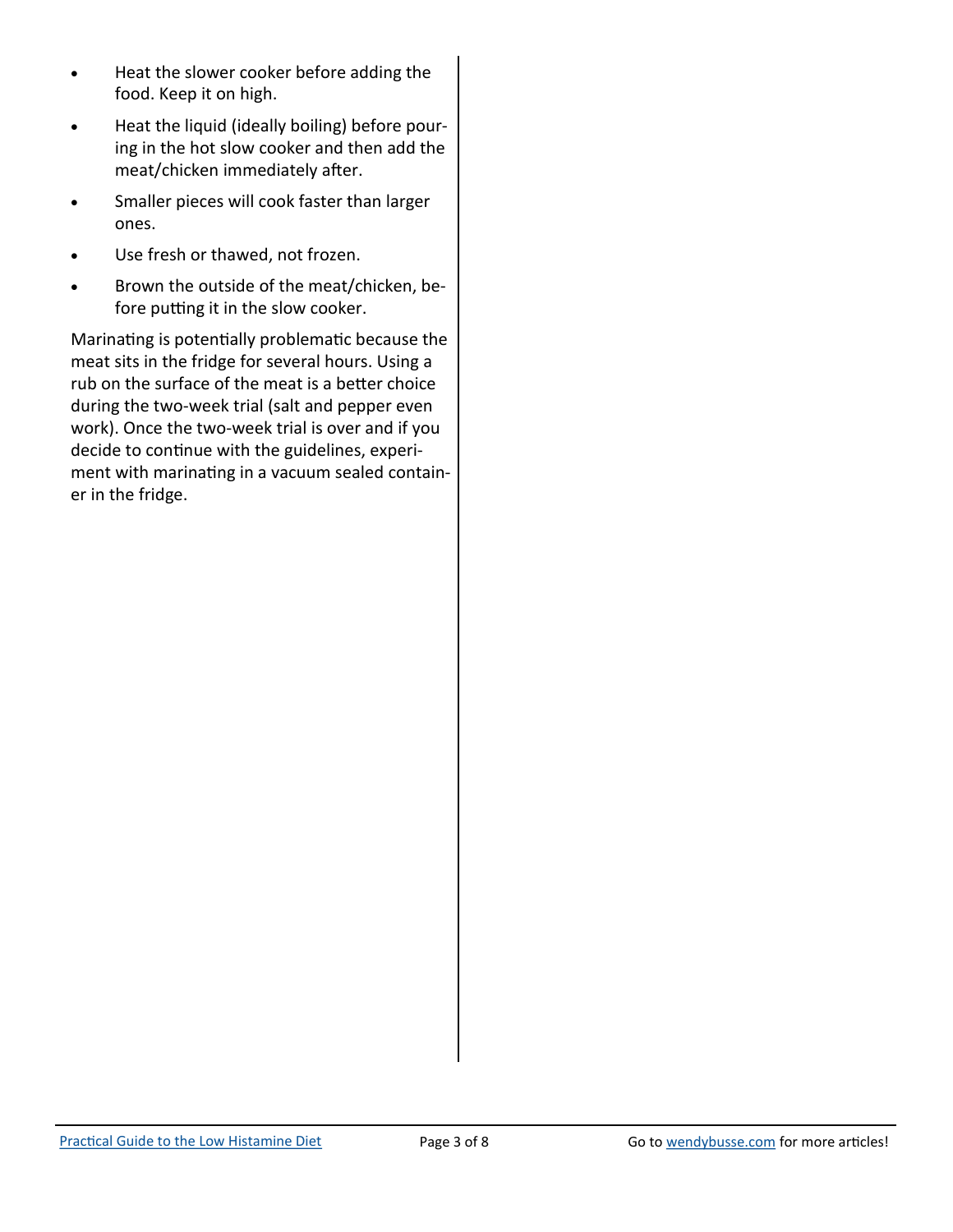## **Wendy's Low Histamine Diet Guidelines**

If you want to print these guidelines, use the download link at the top of the page.

My diet guidelines are less restrictive than most low histamine diets on the internet. The low histamine diet is an "educated guess, so this is not the "right diet."

There is not enough definitive information to indicate "allowed" and "restricted." Therefore, I've used "usually does not increase symptoms" and "commonly reported to increase symptoms." **Use your judgement. Everyone has individual tolerances!**

|                        | Foods that usually do not in-                                                                                                                                                | Foods that are commonly reported to in-                                                                                                                                                                                                                        |  |
|------------------------|------------------------------------------------------------------------------------------------------------------------------------------------------------------------------|----------------------------------------------------------------------------------------------------------------------------------------------------------------------------------------------------------------------------------------------------------------|--|
|                        | crease symptoms                                                                                                                                                              | crease symptoms                                                                                                                                                                                                                                                |  |
| <b>Milk Products</b>   |                                                                                                                                                                              |                                                                                                                                                                                                                                                                |  |
| Fluid milk             | Unflavored milk (any fat level)<br>Unflavored lactose reduced milk                                                                                                           | Flavored milk (e.g., chocolate)<br><b>Buttermilk</b>                                                                                                                                                                                                           |  |
| Cheese                 | Unripened cheese, such as cottage<br>cheese, ricotta, cream cheese, mozza-<br>rella (histamine may form while<br>sitting in the fridge, so they should be<br>vacuum sealed). | Ripened cheese (all those not listed)<br>"Aged" cheese can have very high levels.                                                                                                                                                                              |  |
| Other                  |                                                                                                                                                                              | Other fermented milk products<br>Yogurt<br>Kefir<br>Sour cream                                                                                                                                                                                                 |  |
| <b>Grains Products</b> |                                                                                                                                                                              |                                                                                                                                                                                                                                                                |  |
| Whole Kernel<br>Grains | All (consume the majority of your grain<br>products as whole kernel grains. This<br>provides the best nutrition).<br>Rice, quinoa, wheat/spelt, barley, oats,<br>etc.        | None                                                                                                                                                                                                                                                           |  |
| Bread, crackers        | Whole grain crackers<br>Muffin or loaf (unless there are restrict-<br>ed ingredients)                                                                                        | Many lists include bread as a high histamine food, proba-<br>bly because the dough is fermentation with yeast. Other<br>fermented foods (such as cheese, sausage, and wine)<br>contain high levels of histamine, so it is possible that<br>bread does as well. |  |
| Cereals                | Hot plain whole grain cereals<br>Cold Cereals based on whole grains                                                                                                          |                                                                                                                                                                                                                                                                |  |
| Cookies, cake          | Moderation for good health                                                                                                                                                   | Chocolate chips and chocolate icing                                                                                                                                                                                                                            |  |
| Pasta, Noodles         | All                                                                                                                                                                          |                                                                                                                                                                                                                                                                |  |
| Other                  | Popcorn                                                                                                                                                                      |                                                                                                                                                                                                                                                                |  |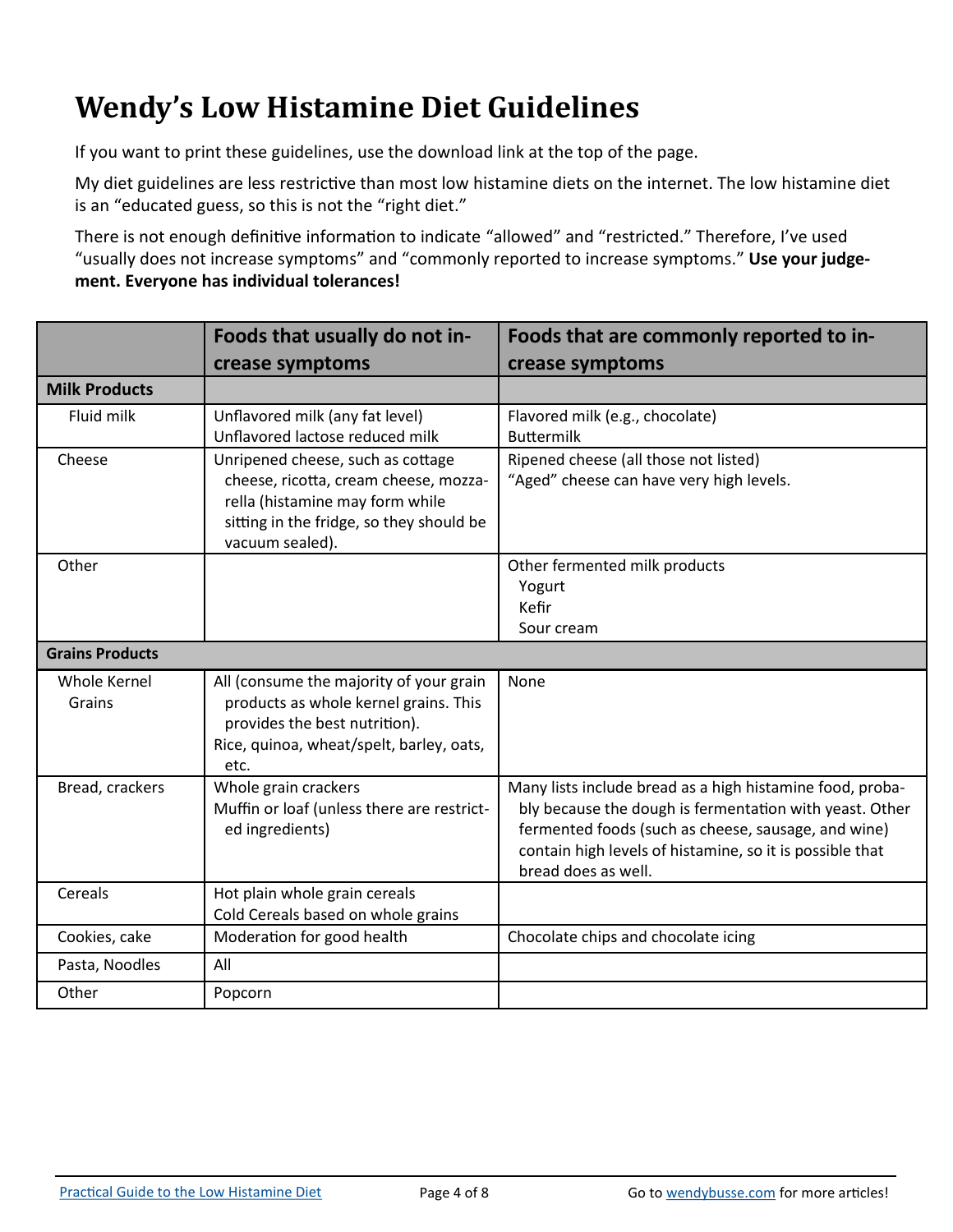|                           | Foods that usually do not in-                                                                                                                                                                                                                                                                                                                                                                                                                                                                                                                | Foods that are commonly reported to in-                                                                                                                                                                                      |  |
|---------------------------|----------------------------------------------------------------------------------------------------------------------------------------------------------------------------------------------------------------------------------------------------------------------------------------------------------------------------------------------------------------------------------------------------------------------------------------------------------------------------------------------------------------------------------------------|------------------------------------------------------------------------------------------------------------------------------------------------------------------------------------------------------------------------------|--|
|                           | crease symptoms                                                                                                                                                                                                                                                                                                                                                                                                                                                                                                                              | crease symptoms                                                                                                                                                                                                              |  |
| Vegetables                | All other vegetables                                                                                                                                                                                                                                                                                                                                                                                                                                                                                                                         | Tomato and tomato products<br>Eggplant<br>Pumpkin<br>Sauerkraut<br>Spinach<br>Avocado<br>Sauerkraut (fermented cabbage) or kimchi (oriental fer-<br>mented vegetables)<br><b>Overripe Vegetables</b>                         |  |
| Fruit                     | All others<br>Many low histamine websites have a<br>long list of fruit to avoid. However,<br>the restricted fruit varies between<br>lists. Fruit is nutritious, but limit to<br>one serving (about 1/2 cup) per meal.<br>Dried fruit (you can purchase dried<br>fruit that is not sulfited, or you can<br>dry your own). Limit dried fruit to<br>about one tablespoon per serving.<br>Many clients tolerate very fresh fruit<br>and vegetables the best (when fruit<br>starts to over-ripen, slice it, freeze<br>and then use in smoothies). | Strawberries and raspberries<br>Citrus fruit (lemon, lime, orange, and grapefruit) Note: a<br>small amount of lemon or lime as a flavor enhancer is<br>okay.<br>Pineapple<br>Overripe Fruit<br><b>Excess dried fruit</b>     |  |
| <b>High Protein Foods</b> |                                                                                                                                                                                                                                                                                                                                                                                                                                                                                                                                              |                                                                                                                                                                                                                              |  |
| Meat and Poultry          | Fresh meat or poultry (see special care<br>for meat)                                                                                                                                                                                                                                                                                                                                                                                                                                                                                         | Processed meat products: luncheon meat, wieners,<br>sausages                                                                                                                                                                 |  |
| Fish/Seafood              | Fresh fish (i.e., caught and cooked or<br>frozen quickly).                                                                                                                                                                                                                                                                                                                                                                                                                                                                                   | Smoked fish<br>Canned tuna<br>Fish or seafood that has not been frozen                                                                                                                                                       |  |
| Eggs                      | Egg yolks are said to be okay, but it is<br>tedious to separate eggs.                                                                                                                                                                                                                                                                                                                                                                                                                                                                        | Egg White<br>(Note: In my experience, most clients tolerate eggs, and<br>they are a good source of protein. If you feel eggs are<br>okay for you, limit eggs to less than one per day during<br>the elimination diet trial). |  |
| Legumes                   | Dried beans and peas (black beans,<br>chick peas, kidney beans)<br>Lentils                                                                                                                                                                                                                                                                                                                                                                                                                                                                   | Soy beans (e.g., edamame beans, tofu, many vegetarian<br>products).                                                                                                                                                          |  |
| <b>Nuts</b>               | All others                                                                                                                                                                                                                                                                                                                                                                                                                                                                                                                                   | Walnuts (the www.histaminintoleranz.ch list restricts all<br>nuts and then says some are okay. It's not clear. They list<br>walnuts as the worse)                                                                            |  |
| Seeds                     | Hemp Seeds<br><b>Flax Seeds</b><br>Chia Seeds                                                                                                                                                                                                                                                                                                                                                                                                                                                                                                | Pumpkin seeds (restricted on Dr. Janice Joneja's list)<br>Sunflower seeds (restricted on www.histaminintoleranz.ch<br>list)                                                                                                  |  |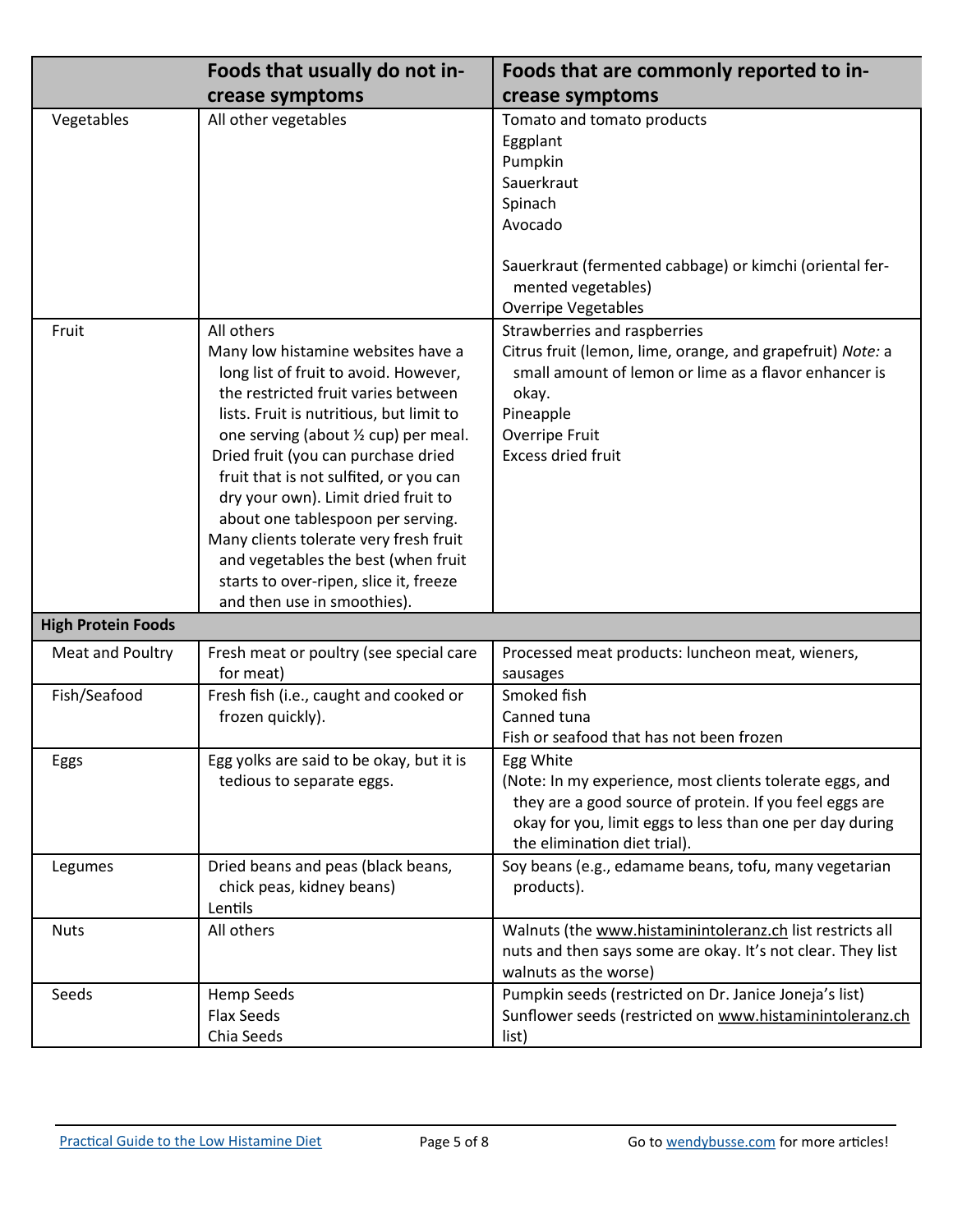|                      | Foods that usually do not in-                                                                                                                                 | Foods that are commonly reported to in-                                                                                                                                                              |  |  |  |
|----------------------|---------------------------------------------------------------------------------------------------------------------------------------------------------------|------------------------------------------------------------------------------------------------------------------------------------------------------------------------------------------------------|--|--|--|
|                      | crease symptoms                                                                                                                                               | crease symptoms                                                                                                                                                                                      |  |  |  |
| <b>Condiments</b>    |                                                                                                                                                               |                                                                                                                                                                                                      |  |  |  |
| Spices & Herbs       | All others                                                                                                                                                    | Cinnamon, cloves, curry powder, chili powder, nutmeg,<br>anise, thyme (these spices are said to be high in salicy-<br>lates and natural benzoates which are claimed to cause a<br>histamine release) |  |  |  |
| Fats & Oils          | Vegetable oil (coconut oil, olive oil,<br>canola oil)<br><b>Butter</b>                                                                                        | Man-made fats (e.g., trans fats) promote inflammation in<br>the body. Avoid margarine and vegetable oil shortening.                                                                                  |  |  |  |
| Sweeteners           | Sugar (moderation for good health)<br>Honey<br>Stevia                                                                                                         | None                                                                                                                                                                                                 |  |  |  |
| Other                | Plain vinegar<br>Mustard<br>Mayonnaise (It is restricted on many<br>diets because it contains vinegar and<br>egg white. However, most people<br>tolerate it.) | Aged vinegar, such as balsamic<br>Ketchup<br>Fermented soy (e.g., soy sauce, miso)                                                                                                                   |  |  |  |
| <b>Beverages</b>     |                                                                                                                                                               |                                                                                                                                                                                                      |  |  |  |
| Alcohol              | None                                                                                                                                                          | All                                                                                                                                                                                                  |  |  |  |
| Coffee/Tea           | Coffee (less than 3 cups/day, as it both-<br>ers some people's digestion)<br>Weak herbal teas                                                                 | Black and green tea                                                                                                                                                                                  |  |  |  |
| Other                |                                                                                                                                                               | Hot chocolate<br>Orange Juice<br><b>Tomato Juice</b>                                                                                                                                                 |  |  |  |
| <b>Miscellaneous</b> |                                                                                                                                                               |                                                                                                                                                                                                      |  |  |  |
| Soup Base            | Yeast-free soup base<br>(although many have curry or turmeric,<br>which is the main ingredient in curry)                                                      | Soup base with yeast                                                                                                                                                                                 |  |  |  |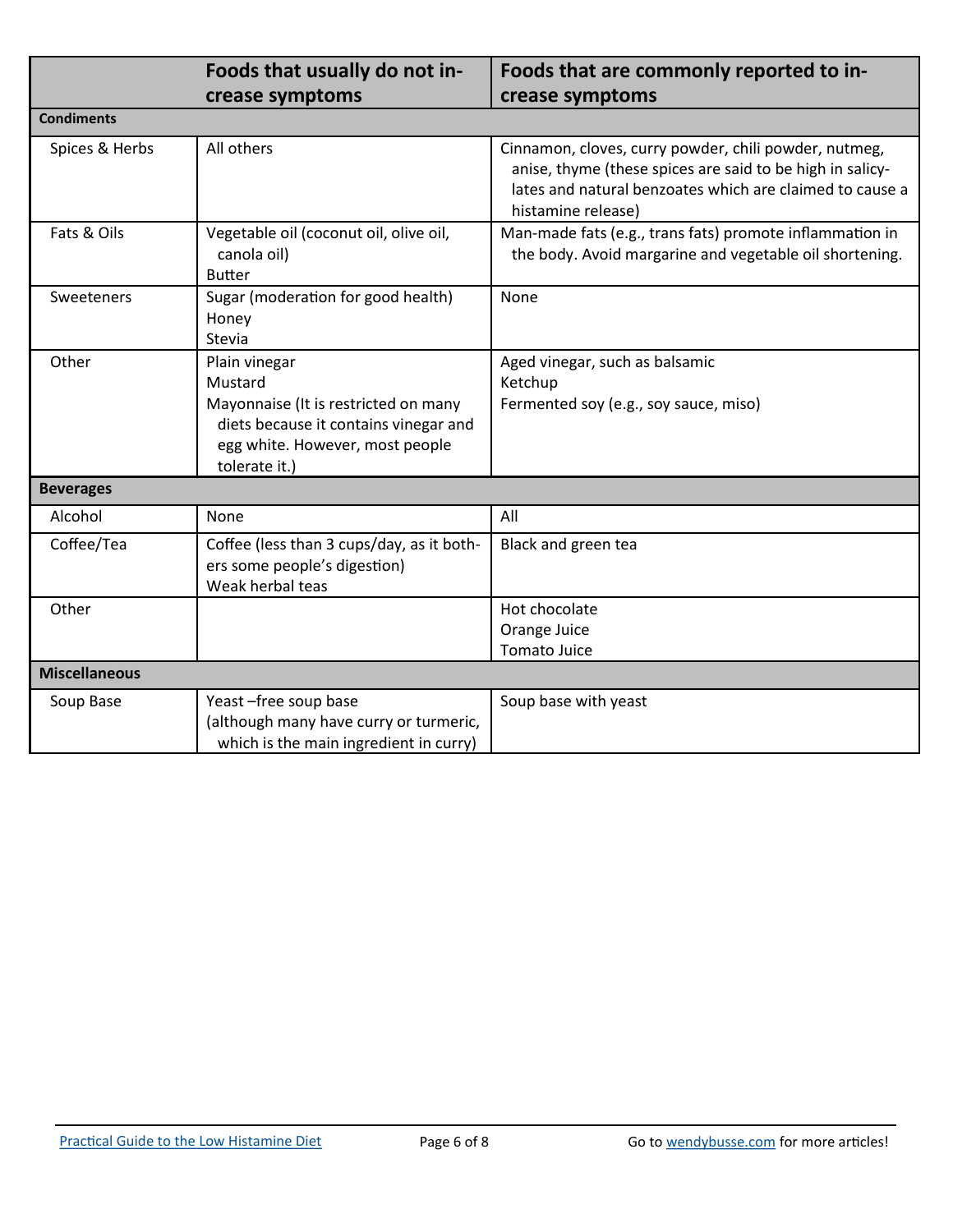## Common Questions

#### **Will a low histamine diet help me?**

Currently, there are no reliable tests to determine if a person has histamine intolerance. Systematically trialling a low histamine diet is the only way to know.

Many factors (e.g., seasonal allergies) cause histamine intolerance symptoms. If you experience these symptoms, it does not mean that you have histamine intolerance and must follow a low histamine diet. However, it is worth trying a low histamine diet and continuing with it, only if you experience significant improvement.

Before starting a low histamine diet trial, consider the disadvantages. Dietary changes can be time consuming and stressful.

#### **How long should I follow a low histamine diet?**

If you feel better on a low histamine diet, follow it for about four weeks before starting to liberalize your diet.

If you don't feel better, a three-week trial is sufficient. If the diet is going to help, you will know by then.

#### **What about food that is not on the guidelines above?**

If the food is not fermented and is fresh (e.g., is not leftovers and is not an overripe fruit or vegetable), you will probably tolerate it.

#### **What if I still have symptoms on the low histamine diet?**

Puzzling food allergy symptoms are often related to several, cumulative triggers (diet and non-diet). Changing your diet may reduce, but usually does

not eliminate symptoms. However, this does not mean the low histamine diet is ineffective. The question is: Are your symptoms better on the diet?

#### **Should I try other food restrictions at the same time?**

It is best to make only one dietary change at a time. For example, if you start a low histamine and a glutenfree diet at the same time, and you feel better, you won't know which restriction was helpful.

**What about minute quantities of restricted food?**  Minute quantities are okay. You don't need to worry about cross contamination.

#### **Is there a "histamine-free" diet?**

Clients often want a "histamine-free" diet for two reasons. Firstly, some clients feel better on a low histamine diet, but not completely. They would like to further improve symptoms with additional food elimination. However, many non-diet factors contribute to symptoms and symptoms will still occur, no matter what they eat. Secondly, some clients want to follow a "histamine-free diet" because they are scared about severe reactions.

A "histamine-free" diet is not possible because it is an educated guess, based on anecdotal reports. If you restrict every problematic food on the internet, there wouldn't be anything left to eat! Over restriction leads to stress and malnutrition, further compromising health.